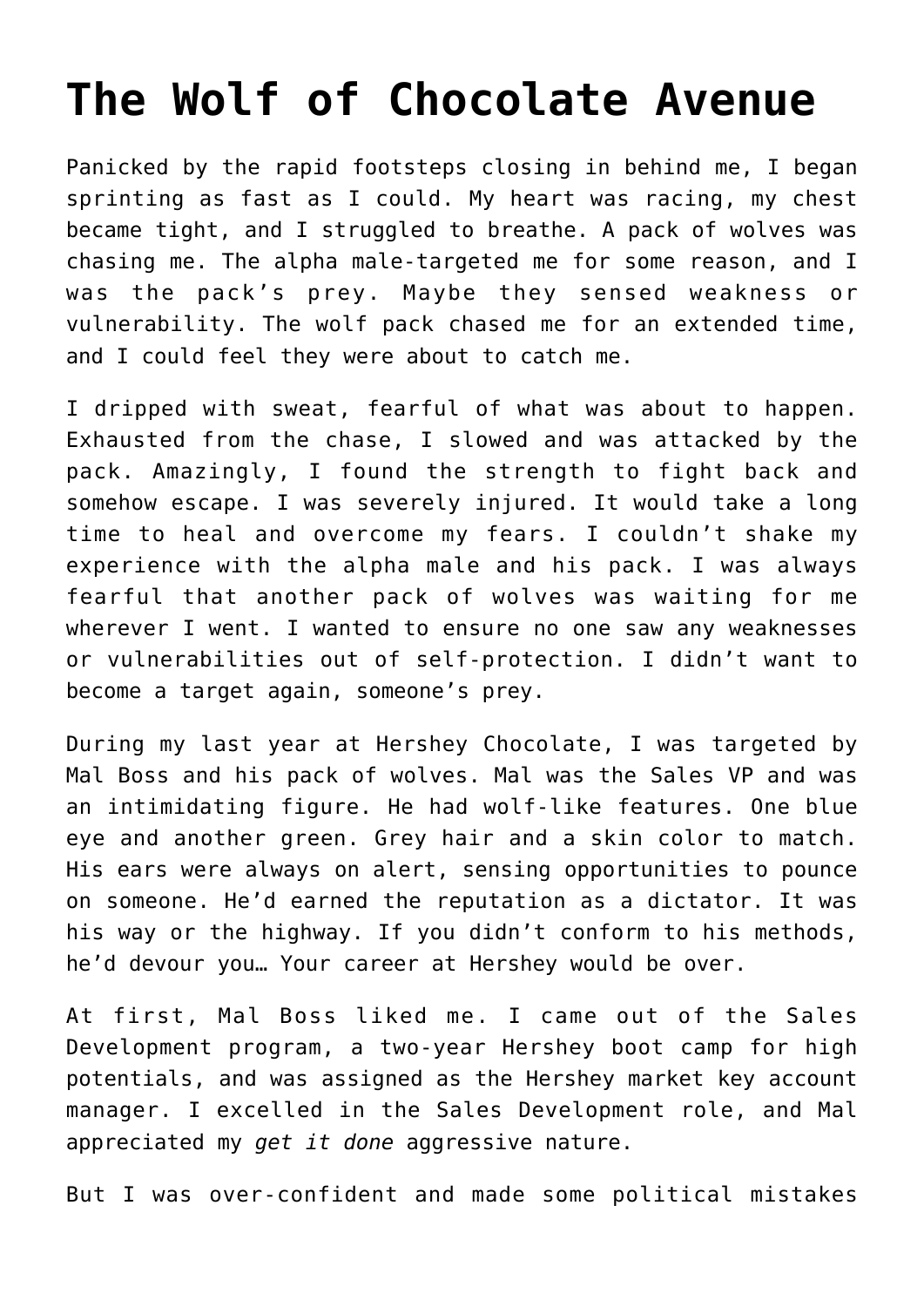early on. For example, I was assigned to call on Giant Foods Headquarters in Carlisle, PA, just outside Hershey. Because of the headquarters proximity to the town of Hershey, several Hershey Chocolate executives, including Mal Boss, were involved in the account. Giant Food's management told me they wanted me to be the only call point; "too many chiefs in the teepee," they said. I told Mal, and he didn't like it. But he agreed to withdraw from the account and see what would happen.

I felt empowered to make decisions with Giant Foods management. We implemented vital product selection and promotion changes to improve the business collaboratively with the buyer.

But Mal disagreed with the decisions. And, he held a grudge against me for his withdrawing from Giant's business.

That's when the chase began.

Mal Boss started scrutinizing every plan I developed and the decisions I made. During meetings, he'd publicly challenge me and demean me in front of my peers. I stopped being invited to crucial Hershey meetings. He pulled all administrative support. And Mal personally reviewed all of my expense reports looking for something wrong.

Then, his pack began to surround me.

Hershey, PA, is a small town. When my family lived there, the population was 12,000 people, and 5,000 of them worked for Hershey. I was literally under a microscope because of my key account role. Every new product launch or promotion execution was there for everyone to see – the good and the bad. If something were wrong, I'd get the call to fix it. The scrutiny became more intense as Mal Boss encouraged his pack to contact me if something was amiss. And, they did.

I worked even harder, hoping that my performance and results would speak for themselves. But it got to the point where it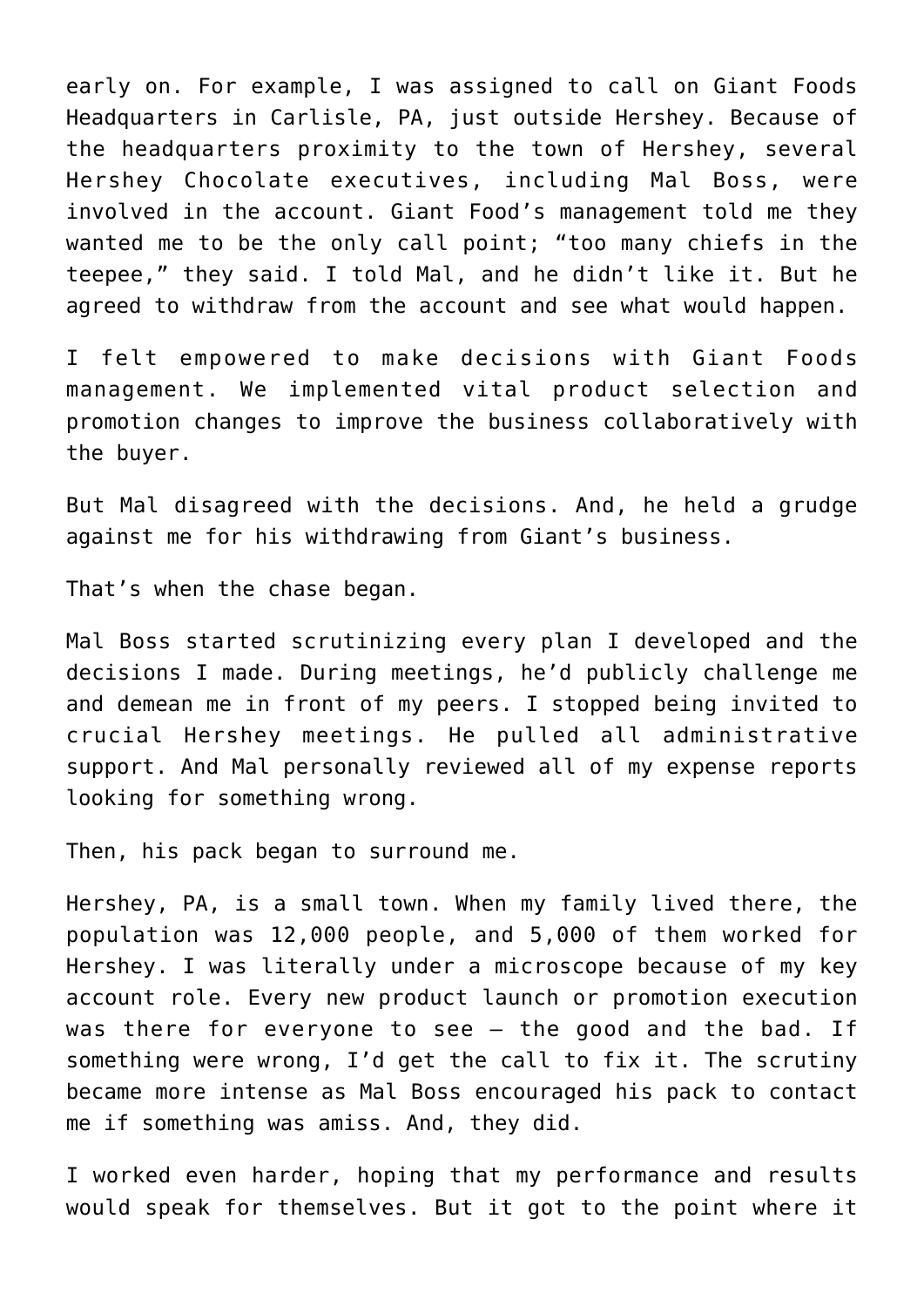seemed I couldn't do anything right. My negative self-talk was deafening, and the stress was overwhelming. I remember I got a twitch in my right eye that wouldn't stop. I couldn't sleep and was continuously anxious. I was scared of losing my job, frightened of failure, afraid of letting my young family down, petrified of being stuck in Central PA, and worried I'd be unemployable. I began believing I was a failure, a loser. Mal Boss and my circumstances were crushing me. I was in a doom loop and felt hopeless.

Then, I prayed.

I told God about my circumstances, which he already knew. I pursued him, his protection, and his refuge. I asked God for courage and that he'd help me find a way out, a way to elude the wolves. And, I gradually began replacing the negative self-talk with positive inner conversations.

God strengthened me as I trusted him. He restored my hope. I found the confidence to pull things together and put an exit plan in place. I began working with an executive recruiter and eventually landed my dream job with The Coca-Cola Company. Our family moved back to the Southeast, and my salary increased by 30%! God was good.

Through the interview process, I realized that my experience at Hershey prepared me to secure my new role. But I was still injured from Mal Boss and the wolf pack attacks. For years, I didn't trust upper management. I was fearful that all managers were like Mal Boss. Out of self-preservation, I wouldn't say much in front of them. And when I did, I'd stutter and stammer through my comments, just waiting to be challenged or embarrassed. Also, I ran out of fear that something would go wrong and I'd be fired.

It took a long time to heal these wounds and overcome my fears. It wasn't easy. God continued working in me and changing me from the inside out. Eventually, I realized that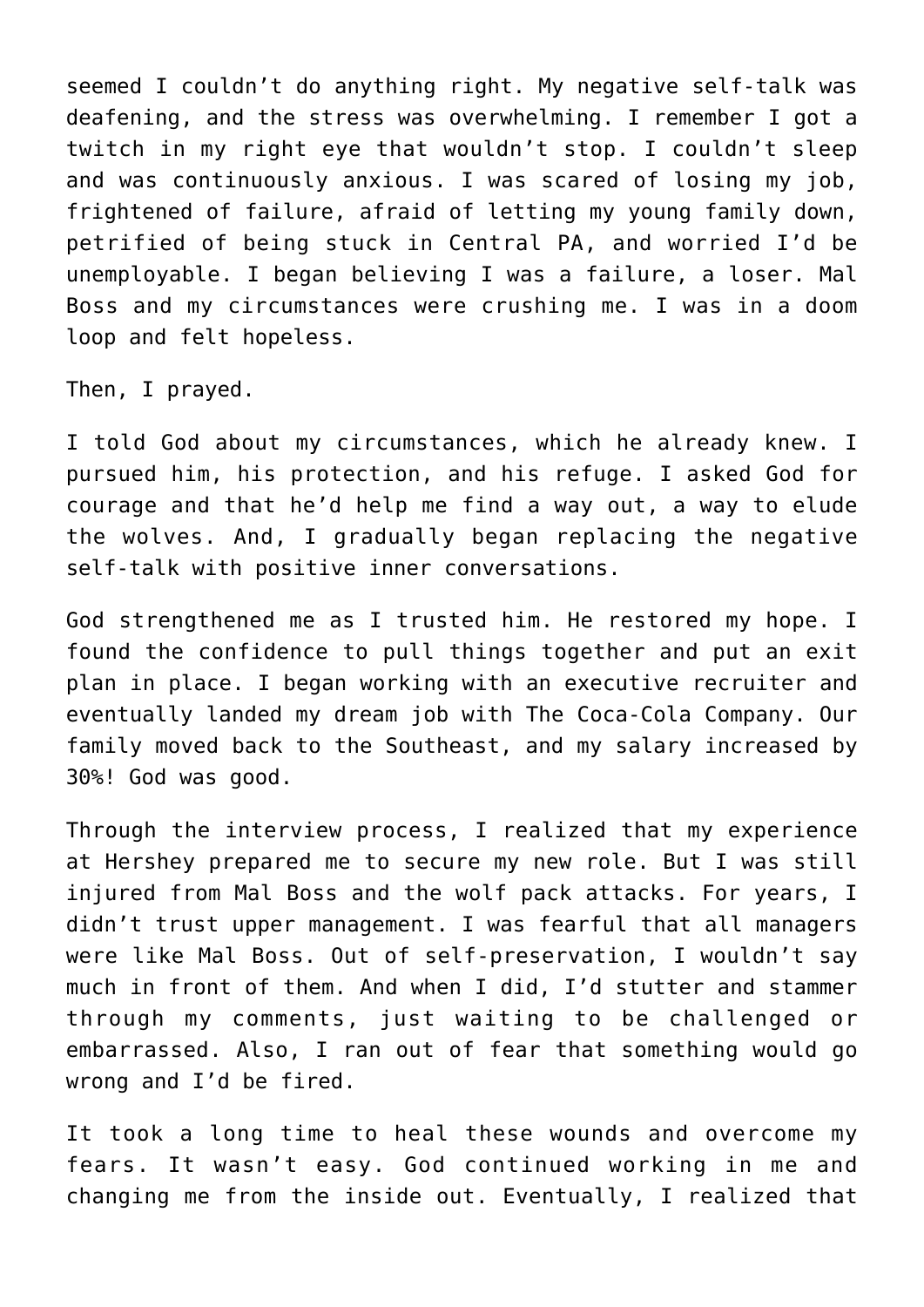everyone I encountered wasn't out to get me. It was okay to make mistakes. And that there are some great people leaders out there!

For the believer, what is the key to overcoming fear?

## **Overcome Fear with Faith**

Fear is a powerful human emotion that impacts everyone, including leaders. Fear is triggered when you anticipate physical harm or a perceived threat. Fear elicits physical responses like sweating, rapid heartbeat, and weakness. Apprehension creates doubts, insecurity, and low self-esteem. Fright also evokes apathy, inaction, and ignorance. Chronic fear can impact your overall well-being. Fear can cripple and render you ineffective.

Studies show that top fears include failure, success, dying, commitment, public speaking, rejection, making the wrong decision, criticism, taking responsibility, and the unknown. (Aside from dying, which of those *don't leaders* face daily?) Other fears include being found out or exposed, not living up to expectations, making people mad, conflict, being honest, and fearing what others think. That's a pretty exhaustive list.

I learned a long time ago that *fear* stands for False Evidence Appearing Real, meaning that one's perceptions drive negative emotions and thinking. For example, everyone engages in a daily conversation with themselves. Studies show that we have "12,000 to 60,000 thoughts per day, and as many as 98 percent of them are exactly the same as we had the day before." [i] This self-talk is often unconstructive and damaging. As a matter of fact, eight out of ten thoughts we have each day are negative.[ii] Do the math. That's up to 48,000 negative thoughts daily. Don't believe me? Think about the lies you tell yourself every day. Have you ever found yourself thinking: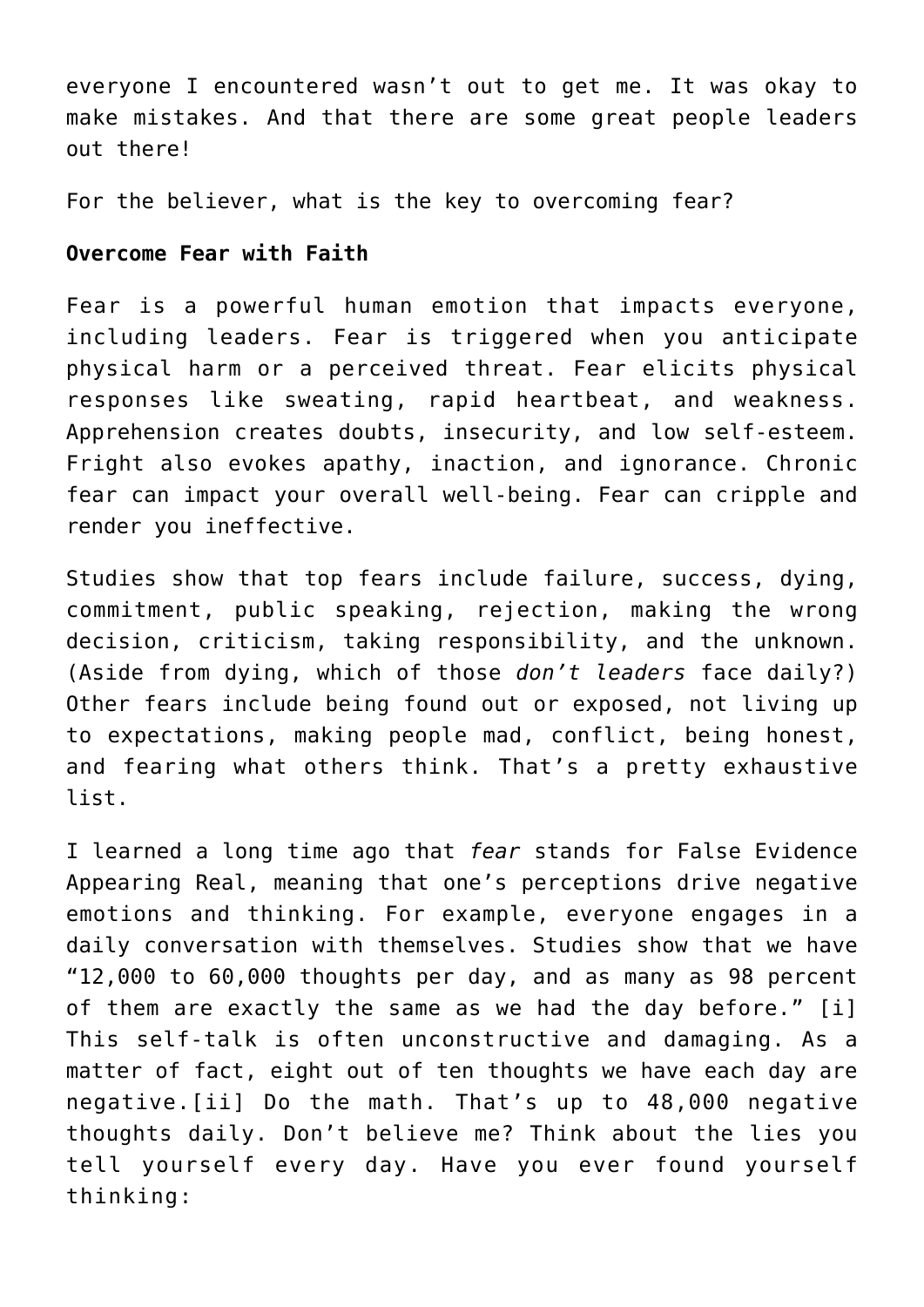I am unworthy.

I can't lead.

I am a failure.

I'm not good enough.

No one loves me or cares for me.

I don't belong anywhere.

I have no purpose.

I'm weak.

This will never work.

I must be perfect.

It's too late to pursue my dream.

The battle against fear begins in your mind. With all of the negative thoughts, where do you turn? How do you overcome fear?

Christian leaders overcome fear through faith. They understand that fear or faith will rule their hearts and minds depending on which one they feed the most. If you feed your fears, they will dominate. If you feed your faith, fear will diminish. Activate your faith and seek God in times of despair, doubt, panic, or terror. Here are a few ways how:

**Pursue God.** Pray, worship, and read his word. Lean into and earnestly seek him. The Bible says, "I sought the Lord, and he answered me and delivered me from all my fears" (Psalm 34:4 ESV). If you pursue God amid fear, he'll encourage, strengthen, and deliver you.

**Take refuge in God.** God will provide protection and safety in times of distress. The Bible says, "God is our refuge and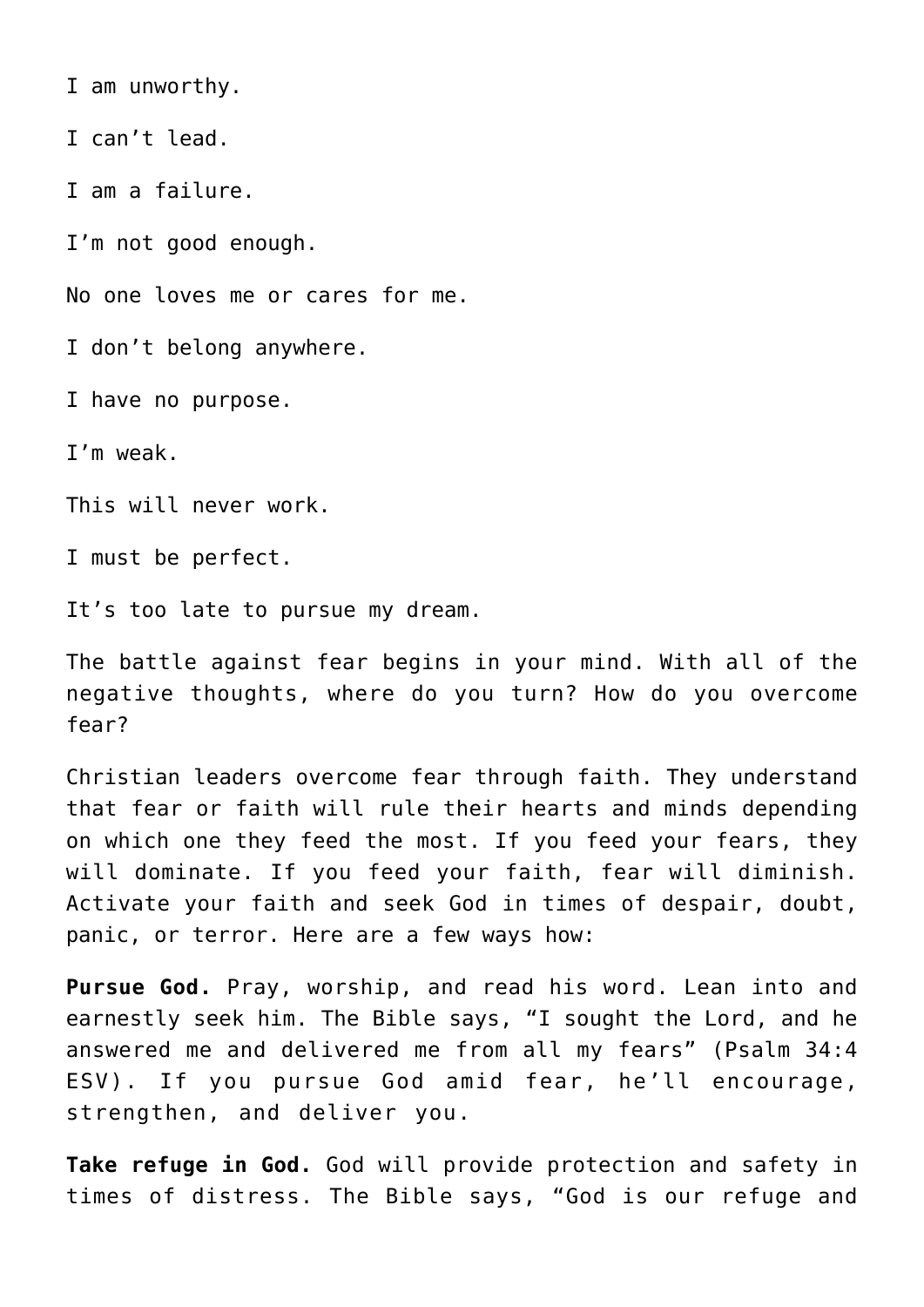strength, a very present help in trouble." (Psalm 46:1 ESV). Look to him, and he'll shelter you.

**Stop the negative self-talk.** Make the intentional shift toward more Christ-centered and positive thoughts every day. "Take every thought captive to obey Christ" (2 Corinthians 10:5 ESV). What if your self-talk sounded more like?

Because of Christ, I am worthy.

I can lead.

I am successful.

I'm good enough.

I'm loved and cared for.

I do belong.

I have a purpose.

I'm strong.

This will work.

I can make mistakes.

It's never too late to pursue my dream.

Fear is infectious, and followers won't support or commit to you if they sense fear within you. On the other hand, courage is just as contagious, and people will follow if they see courage within you.

Are you struggling with fear? I learned to pursue God, take refuge in him, and stop the negative self-talk. Learn from my experience and practice the above principles. You will overcome your fears and become a courageous leader if you do!

Want to learn more about how to become a courageous leader? Visit my website, [prestonpoore.com,](http://www.prestonpoore.com/) today!